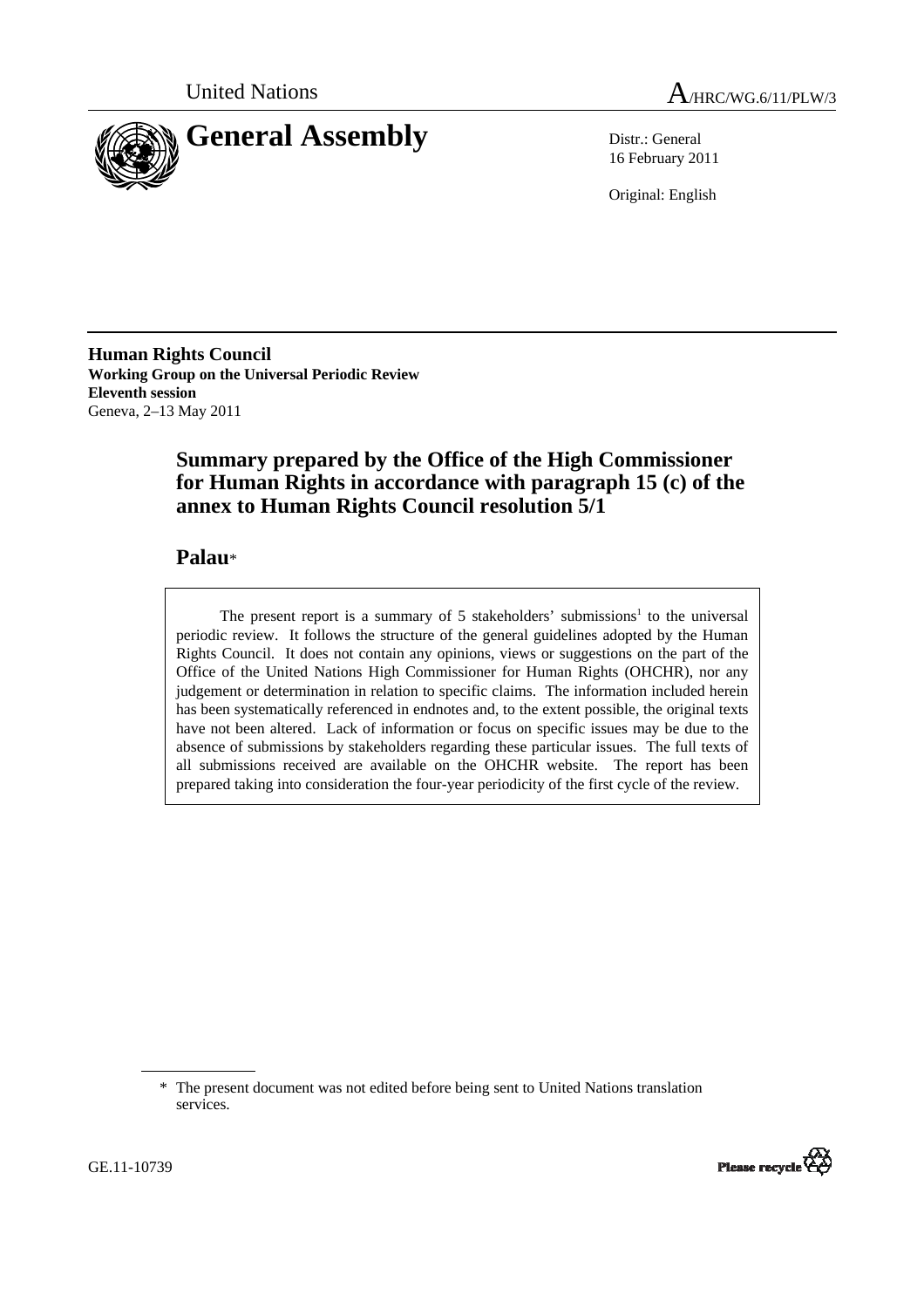# **I. Background and framework**

## **A. Scope of international obligations**

1. VOICES Palau indicated that the ratification of the Convention on the Elimination of All Forms of Discrimination (CEDAW) has been a pending issue in Palau, despite the fact that there have been trainings and requests by the people to the government to ratify CEDAW. In 2001, the Office of the Women's Affairs was eliminated and to this day, there is not a National Women's Office.<sup>2</sup>

2. VOICES Palau and OceaniaHR noted that the ratification of the International Convention on the Protection of the Rights of All Migrant Workers and Members of their Families (ICRMW) is another necessity, considering that there are over 8,000 migrant workers in Palau, this is about 35 per cent of the population.<sup>3</sup> OceaniaHR also recommended Palau to produce its first report in a timely manner to ensure a government review of the foreign workers and to create national policies that incorporate the rights enshrined in the ICRMW.<sup>4</sup>

3. OceniaHR recommended that Palau ratify international instruments beginning with CEDAW, the twin covenants of the International Covenant on Economic, Social and Cultural Rights and the International Covenant on Civil and Political Rights and other international instruments.<sup>5</sup>

## **B. Constitutional and legislative framework**

4. VOICES Palau indicated that despite ratification of the Convention on the Rights of the Child (CRC) by Palau over a decade ago, there is lack of implementation, especially in the area of updating domestic laws to implement the CRC. As an example, VOICES Palau indicated that there is no protection for boys in cases of sexual abuse.<sup>6</sup>

## **C. Institutional and human rights infrastructure**

5. VOICES Palau reported that there is no national human rights institution and it had advocated for the establishment of a human rights commission in Palau.<sup>7</sup> OceaniaHR also noted that there is a need for a national human rights institution that focus on promotion and also protection of fundamental freedoms in which civil society is represented and it recommended that Palau works with regional and international institutions focusing on national human rights bodies based on the Paris Principles. Palau should aspire toward achieving "A" ranking and participate fully in the region through bodies such as the Asia Pacific Forum.<sup>8</sup>

6. OceaniaHR noted that the Pacific region is one of the few areas where there is no regional mechanism to focus on promotion and protection of human rights. OceaniaHR recommended that Palau be a catalyst for a new regional charter and commission in Oceania.<sup>9</sup>

## **D. Policy measures**

7. OceaniaHR noted that it would be important for Palau to translate the various international human rights instruments into the indigenous language, including the CRC,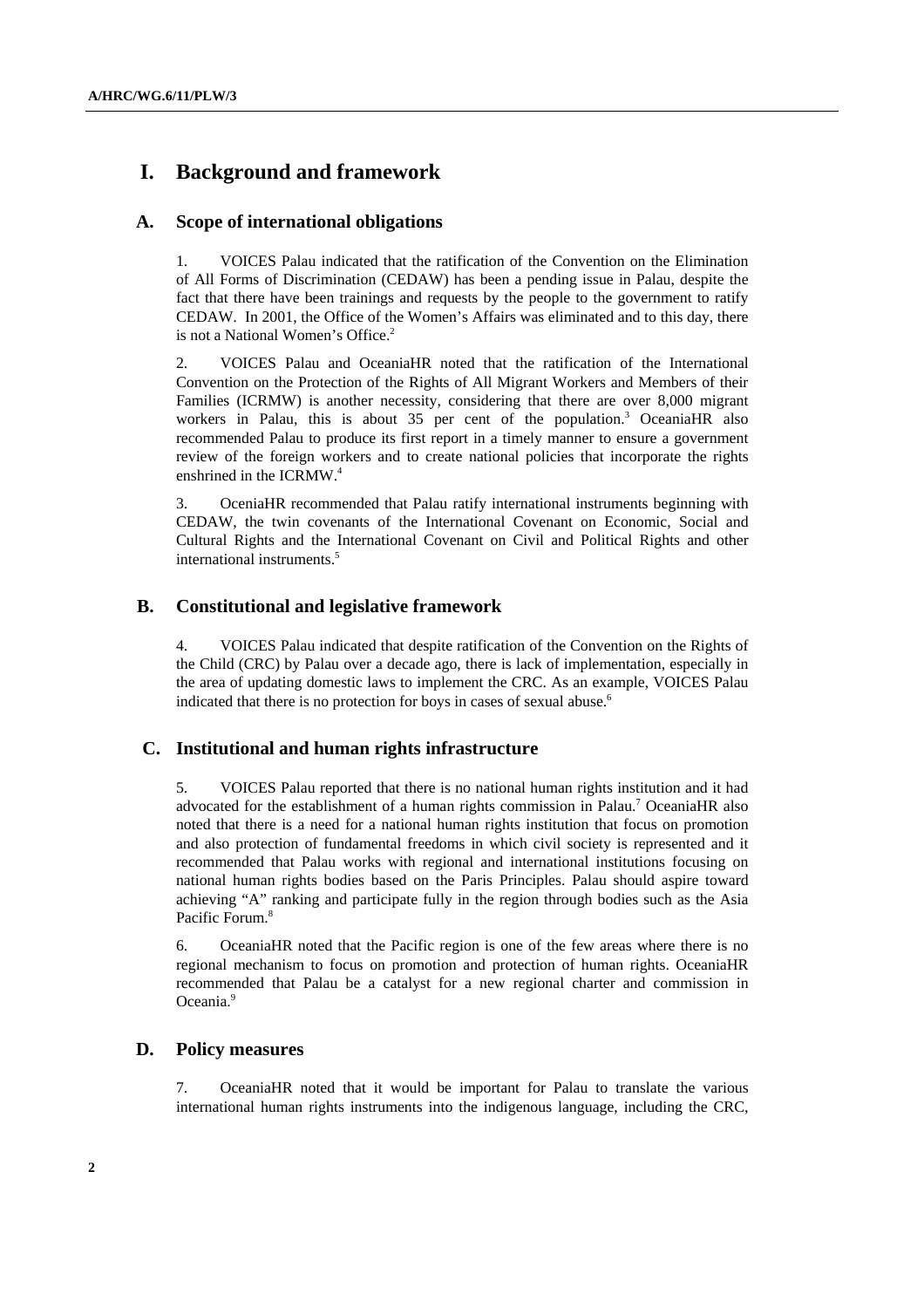which should also be distributed widely to the general public through popular and creative means of education.<sup>10</sup>

8. OceaniaHR noted that the Convention on the Rights of the Child has been ratified. However, the children of Palau are not taught their basic rights enshrined in the CRC. Palau should create a national plan of action regarding human rights education of its citizens beginning with its children through elementary and high school curriculum. OceaniaHR indicated that it is imperative for Palau to adopt a national plan of action on human rights education.<sup>11</sup>

9. OceaniaHR noted that Palau should create cultural based child rights material rooted in the articles of the CRC. $^{12}$ 

# **II. Promotion and protection of human rights on the ground**

### **Implementation of international human rights obligations**

### **1. Right to life, liberty and security of the person**

10. VOICES Palau noted that there is no protection in the criminal statutes for women sexually assaulted by their husbands and/or common law partners.<sup>13</sup>

11. Global Initiative to End All Corporal Punishment of Children (GIEACPC) noted that, despite the recommendations of the Committee on the Rights of the Child, corporal punishment of children is lawful in the home. Provisions against violence and abuse in the Child Abuse Law are not interpreted as prohibiting corporal punishment in childrearing and there is no explicit prohibition of corporal punishment in schools. The Master Plan for Education (2000) aims to discourage and prevent the use of corporal punishment at primary and secondary levels. In the penal system, corporal punishment is unlawful as a sentence for crime but is lawful as a disciplinary measure in penal institutions. In alternative care settings, corporal punishment is lawful by guardians and others with parental authority under the provisions confirming "the power to exercise parental control and authority" in the Palau National Code. GIEACPC hoped that the Universal Periodic Review will highlight the importance of prohibiting all corporal punishment of children in all settings, including the home, and urged the Government to enact legislation to achieve this as a matter of priority.<sup>14</sup>

### **2. Right to privacy**

12. Joint Submission 2 (JS2) recommended that the Human Rights Council, in its upcoming UPR review, urges Palau to bring its legislation into conformity with its commitment to equality and non-discrimination, and its international human rights obligations, by repealing all provisions which may be applied to criminalize sexual activity between consenting adults.15

### **3. Right to participate in public and political life**

13. VOICES Palau reported that women are not represented in the legislative branch and the executive branch. There are only two women in the 29 member congress. VOICES Palau also indicated that there is no support mechanism for women to run for legislative bodies.16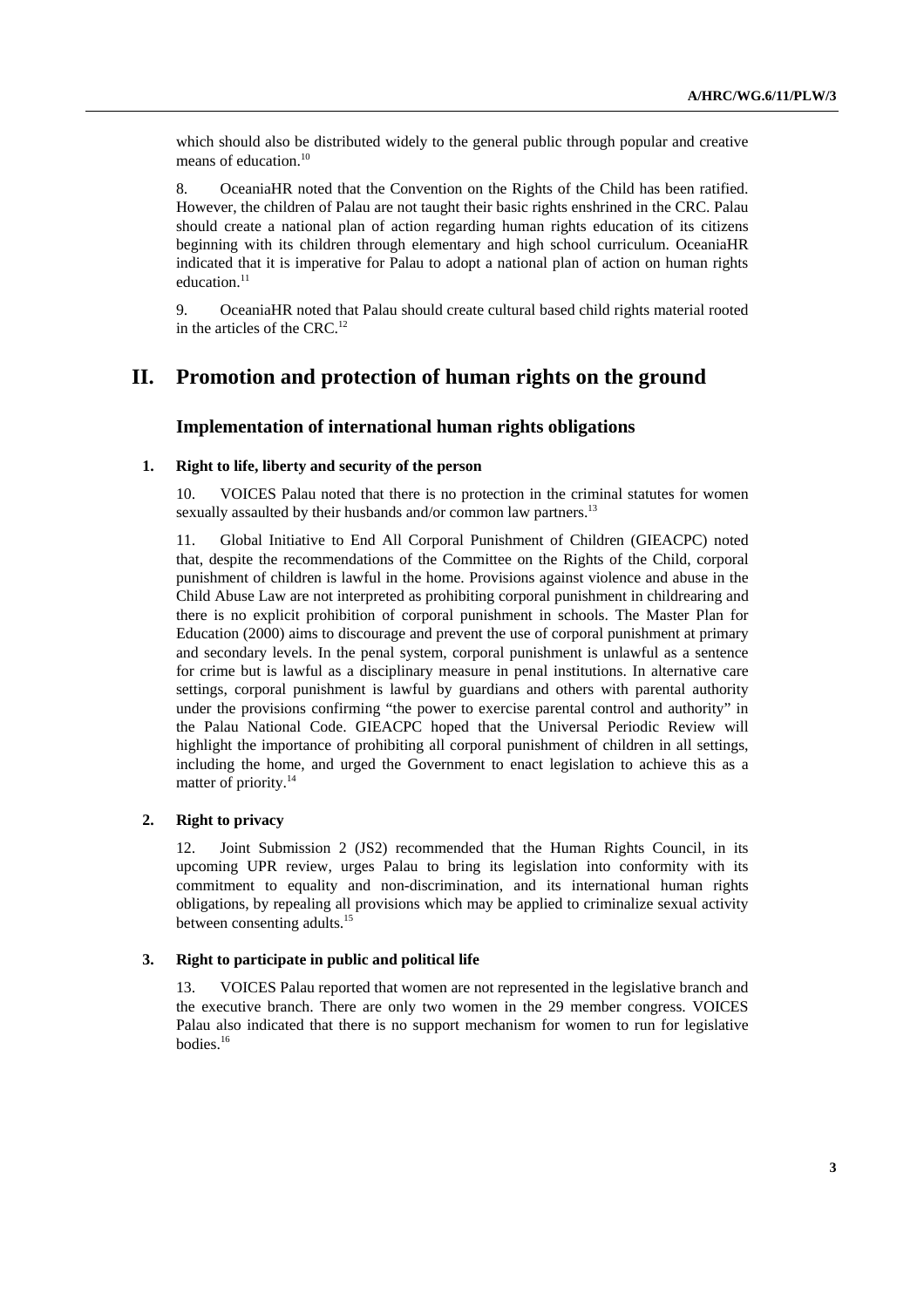#### **4. Right to social security and to an adequate standard of living**

Joint submission 1 (JS1) reported that in Palau climate change threatens the enjoyment of the right to food, health, means of subsistence, the ability to maintain an adequate standard of living and the right to culture. It endangers the enjoyment of the right to life, own property, housing, self-determination, security of person, access to water, sanitation, healthy environment and property due to increased tropical storms and typhoons, droughts, flooding, and spread of disease vectors with warmer air and water temperatures.<sup>17</sup> JS1 recommended that the Human Rights Council: (i) recognizes the responsibility of major greenhouse gas-emitting states for the human rights threats suffered by the people of Palau, and (ii) encourages the international community to take immediate action to decrease global greenhouse gas emissions and to assist the Government of Palau in its efforts to mitigate and adapt to the effects of climate change.<sup>18</sup>

### **5. Migrants, refugees and asylum-seekers**

15. OceaniaHR and VOICES Palau noted that almost a third of the country's population comprises foreign workers. The most recent nationwide statistics shows that 35 per cent of the Palau population are foreign workers and there is little protection available to ensure they enjoy their basic rights, and many of their rights are violated.<sup>19</sup> For example, national law prohibits "transfers" of migrant workers from one employer to another, unless they return to their home country for seven years and then returns to Palau to a different employer. Additionally, legislation provides for minimum wage for residents, but not migrant workers.<sup>20</sup>

## **III. Achievements, best practices, challenges and constraints**

N/A

# **IV. Key national priorities, initiatives and commitments**

N/A

## **V. Capacity-building and technical assistance**

N/A

#### *Notes*

| <sup>1</sup> The stakeholders listed below have contributed information for this summary; the full texts of all |
|-----------------------------------------------------------------------------------------------------------------|
| original submissions are available at: www.ohchr.org. (One asterisk denotes a non-governmental                  |
| organization in consultative status with the Economic and Social Council)                                       |
| $\sim \cdot \cdot$                                                                                              |

*Civil society* 

| JS 1            | Joint Submission 1 – submission by submitted by Earthjustice <sup>*</sup> , Oakland (USA); |
|-----------------|--------------------------------------------------------------------------------------------|
|                 | Greenpeace International <sup>*</sup> , Amsterdam (The Netherlands); Human Rights          |
|                 | Advocates <sup>*</sup> (USA); 350.org.                                                     |
| JS <sub>2</sub> | ARC International, Geneva (Switzerland); ILGA; ILGA-Europe <sup>*</sup> .                  |

- GIEACPC Global Initiative to End All Corporal Punishment of Children, London (UK). OceaniaHR OceaniaHR, Hawaii.
- VOICES Palau VOICES Palau Inc, Koror, Palau. 2
- <sup>2</sup> VOICES Palau, p. 3.